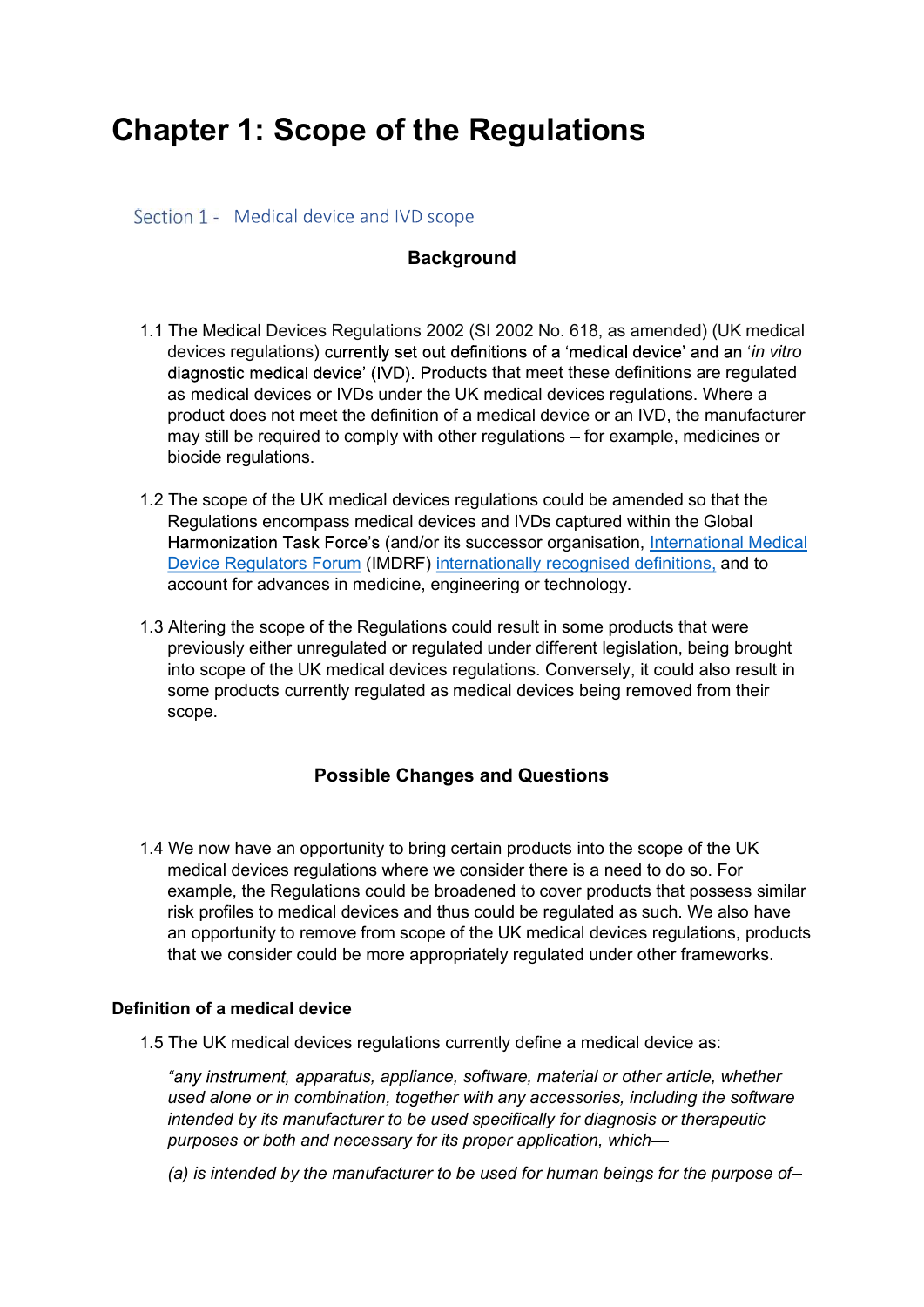(i) diagnosis, prevention, monitoring, treatment or alleviation of disease, (ii) diagnosis, monitoring, treatment, alleviation of or compensation for an injury or handicap, (iii) investigation, replacement or modification of the anatomy or of a physiological process, or (iv) control of conception; and

(b) does not achieve its principal intended action in or on the human body by pharmacological, immunological or metabolic means, even if it is assisted in its function by such means, and includes devices intended to administer a medicinal product or which incorporate as an integral part a substance which, if used separately, would be a medicinal product and which is liable to act upon the body with action ancillary to that of the device:"

- 1.6 We could expand the scope of the UK medical devices regulations to include, for example:
	- a. products without an intended medical purpose that have similar functioning and risk profiles to medical devices (please see section 2 below for more detail)
	- b. products specifically intended for the cleaning, disinfection or sterilisation of devices
	- c. products which support conception
	- d. products for prediction or prognosis of disease
	- e. products used for investigation, replacement or modification of a pathological process
	- f. products which provide information by means of in vitro examination of specimens derived from the human body, including organ, blood and tissue donations
- 1.7 The definition of 'medical devices' in the Regulations could also be revised so that it refers to 'disability' rather than 'handicap'.

### Definition of in vitro diagnostic medical device

1.8 The UK medical devices regulations currently define an in vitro diagnostic medical device (IVD) as:

a medical device which

(a) is a reagent, reagent product, calibrator, control material, kit, instrument, apparatus, equipment or system, whether used alone or in combination; and

(b) is intended by the manufacturer to be used in vitro for the examination of specimens, including blood and tissue donations, derived from the human body, solely or principally for the purpose of providing information (i) concerning a physiological or pathological state,

(ii) concerning a congenital abnormality,

(iii) to determine the safety and compatibility of donations, including blood and tissue donations, with potential recipients, or

(iv) to monitor therapeutic measures, and includes a specimen receptacle but not a product for general laboratory use, unless that product, in view of its characteristics, is specifically intended by its manufacturer to be used for in vitro diagnostic examination;"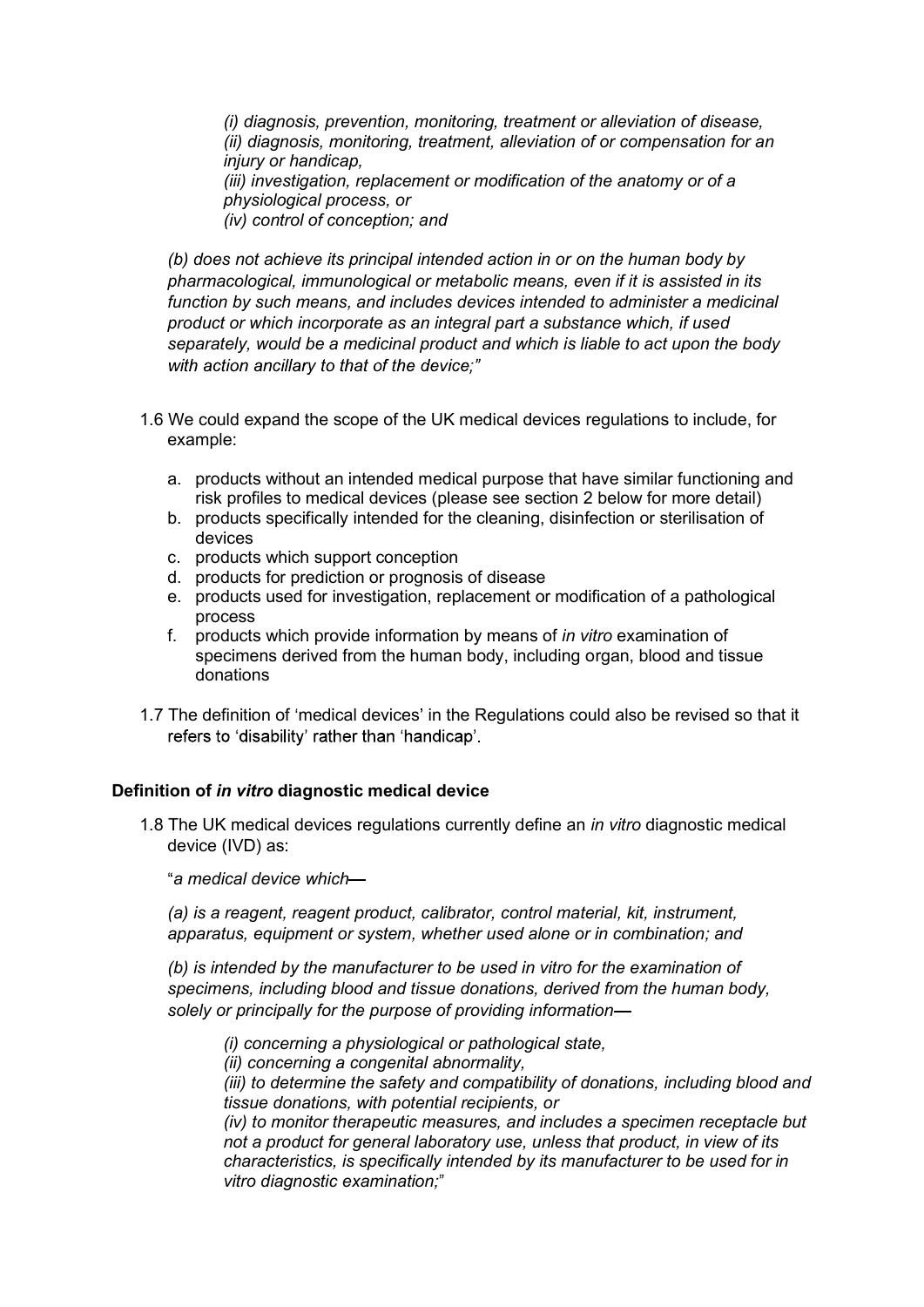- 1.9 We could expand the scope of the UK medical devices regulations to include, for<br>example:<br>a. the term 'software' in the definition of IVD<br>b. products providing information to predict treatment response or reaction (e.g. example:
	- a. the term 'software' in the definition of IVD
	- b. products providing information to predict treatment response or reaction (e.g. companion diagnostics)
	- c. products which provide information concerning a physical or mental impairment
	- d. products which provide information concerning the predisposition to a medical condition or a disease
		- Q1.1 Do you think the scope of the UK medical devices regulations should be expanded to include the additions suggested above? ('Yes' / 'No' / )
		- Q1.2 Please set out what (if any) further amendments you would like to make to the scope of the UK medical devices regulations.
		- Q1.3 Please provide your reasoning (including any available relevant evidence) to support your answers to questions 1.1-1.2, including any impacts on you or other stakeholder groups.

#### Intended purpose

- 1.10 Currently, the UK medical devices regulations set out that means:
	- a. in relation to an active implantable medical device, the use for which it is intended and for which it is suited according to the data supplied by the manufacturer in the instructions relating to it;
	- b. in relation to any other medical device, the use to which the device is intended according to the data supplied by the manufacturer on the labelling, the instructions for use and/or the promotional materials.
- 1.11 'Intended purpose' in these provisions is best interpreted as an objective test, that is, the intended purpose of the manufacturer of a medical device or an IVD (and so its qualification as a medical device and subsequent classification) is assessed at the standpoint of an objective observer and is not a question of what the subjective intention of the manufacturer might be.
- 1.12 For the avoidance of doubt, the UK medical devices regulations could be amended to clarify that intended purpose is to be construed objectively with reference to the materials listed in the current definition above, but also other key materials such as a manufacturer's technical documentation (including clinical evaluation for a medical device). We also do not think there is any need to retain the distinction between active implantable medical devices and other general devices and would propose to remove that distinction.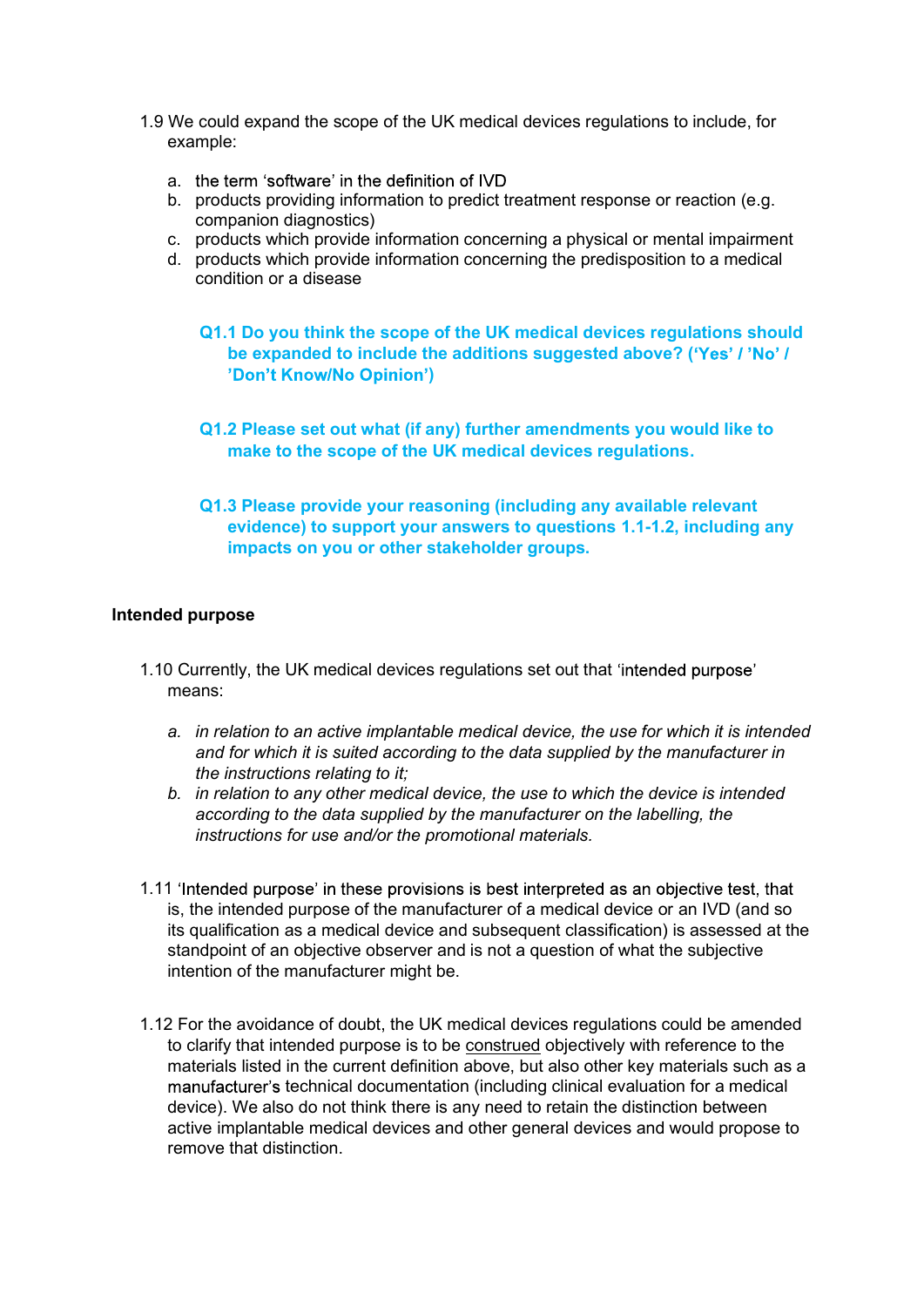- 1.13 This would clarify how the term 'intended purpose' is interpreted and bring it more<br>into line with other jurisdictions such as the US. It would also make clear that the<br>representations made in a manufacturer's promoti into line with other jurisdictions such as the US. It would also make clear that the be consistent with the evidence underpinning their device.
	- Q1.4 Should we make clear that 'intended purpose' is to be construed objectively and that key materials such as a manufacturer's technical documentation may be used as evidence of intended purpose? ('Yes' / )
	- Q1.5 Please set out the reasoning for your reply to question 1.4, including your views on the materials that should be taken to evidence intended purpose, and any implementation considerations and expected impacts of any proposed changes.

## Section 2 - Products without a medical purpose

## **Background**

- 2.1 There are a number of products on the market for which a manufacturer claims only an aesthetic or another non-medical purpose, but which are similar to medical devices in terms of their functioning and risk profile. For example, non-prescription coloured contact lenses carry similar risks to prescription contact lenses.
- 2.2 These products, for which the manufacturer does not claim an intended medical purpose, are not currently regulated under the Medical Devices Regulations 2002 (SI 2002 No. 618, as amended) (UK medical devices regulations), despite having the potential to cause risks similar to medical devices, such as risks of infection or injury.
- 2.3 The MHRA considers that these products could be regulated under the UK medical devices regulations to ensure that they meet higher requirements for safety. Please see below for a non-exhaustive list of groups of such products. In addition to the products listed below, the MHRA will consider the scope for regulating as medical devices, other products without a medical purpose that are put forward in response to this consultation.

#### Groups of products with an aesthetic or other non-medical purpose not currently regulated under the UK medical devices regulations

- a. Non-prescription contact lenses or other items intended to be introduced into or onto the eye for cosmetic rather than medical purposes, including those which contain software e.g. coloured lenses, cosmetic iris implants
- b. Products intended to be totally introduced into the human body through surgically invasive means e.g. buttock implants, Radio Frequency Identification (RFID) chips
- c. Products intended to be partially introduced into the human body through surgically invasive means e.g. microneedling products, horn implants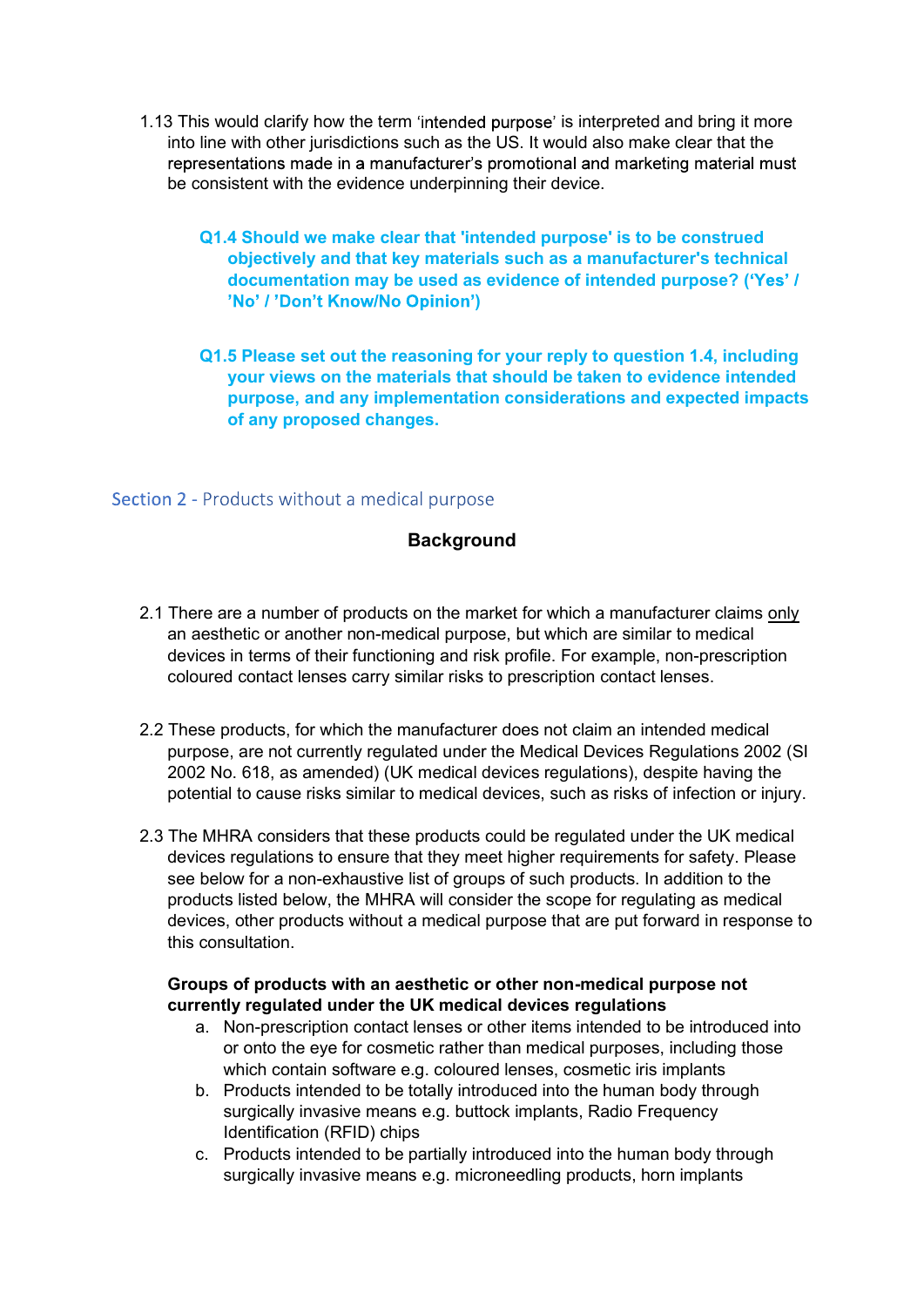- d. Substances, combinations of substances, or items intended to be used for<br>facial or other dermal or mucous membrane filling by injection, excluding<br>those for tattooing e.g. dermal fillers<br>e. Equipment (including software facial or other dermal or mucous membrane filling by injection, excluding those for tattooing e.g. dermal fillers
- e. Equipment (including software) intended to be used to reduce, remove or destroy adipose tissue, such as equipment for liposuction, lipolysis or lipoplasty - e.g. cryolipolysis
- f. High intensity electromagnetic radiation (e.g. infra-red, visible light and ultraviolet) emitting equipment intended for use on the human body, including coherent and non-coherent sources, monochromatic and broad spectrum, such as lasers and intense pulsed light equipment, for skin resurfacing, tattoo or hair removal or other skin treatment e.g. hair removal lasers
- g. Equipment intended for brain stimulation that applies electrical currents or magnetic or electromagnetic fields that penetrate the cranium to modify neuronal activity in the brain e.g. transcranial direct current stimulation
- h. Diagnostic tests for health and wellbeing e.g. genomic testing for diet/nutrient optimisation, genomic testing for skin care, lactate testing for fitness training.

# Possible Changes and Questions

- 2.4 The MHRA considers that the scope of the UK medical devices regulations could broaden to cover products with similar functioning and risk profiles to medical devices and their accessories, such as those listed above. This would ensure more stringent regulation of these devices - for example, in the manufacturing or post-market surveillance stages. Please see Chapter 7, section 33.12 for a question about the pre-market studies that products without an intended medical purpose could be subject to.
	- Q2.1 Do you think the scope of the UK medical devices regulations should be broadened to include devices without a medical purpose with similar risk profiles to medical devices? ('Yes' / 'No' / 'Don't Know/No Opinion')
	- Q2.2 Please provide your reasoning for your response to question 2.1.
	- Q2.3 If you have answered 'yes' to question 2.1:
	- a. please outline which products from the list at paragraph 2.3, and any others, you consider should be brought into scope of the UK medical devices regulations.
	- b. please describe how these products should be assessed to ensure that they are safe and perform as intended.
	- c. please outline how you think these products should be classified (for example, whether they should be classified in line with medical devices that have similar functions and risks).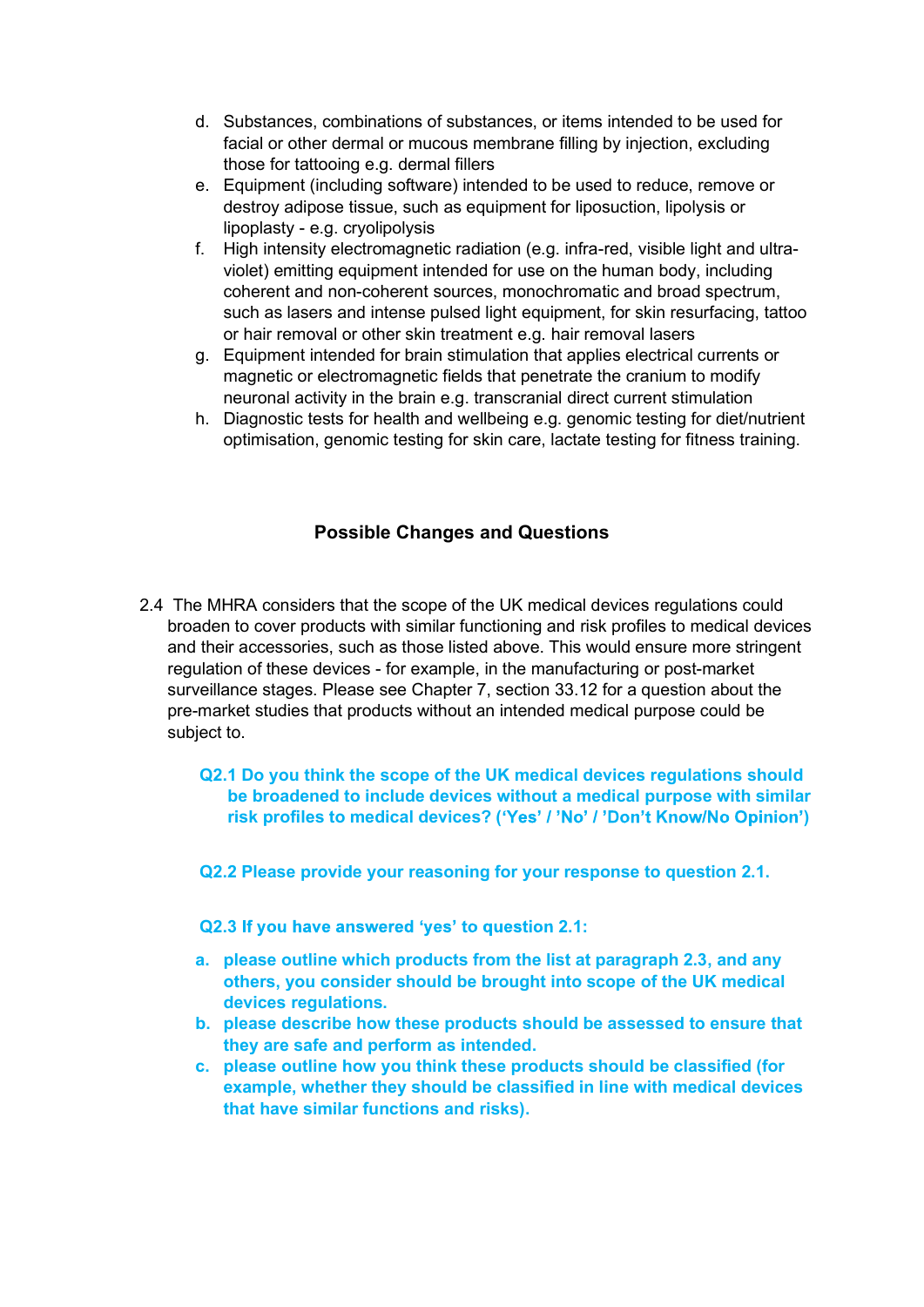- Q2.4 Do you think that manufacturers of the products listed at paragraph<br>2.3 should be required to register them with the MHRA? (see Chapter 4,<br>Section 21 for further information on registration requirements) ('Yes' /<br>'No' 2.3 should be required to register them with the MHRA? (see Chapter 4, Section 21 for further information on registration requirements) ('Yes' / )
- Q2.5 Please provide any other comments you wish to make about the possible regulation of products without a medical purpose as medical devices and your reasoning (including any available relevant evidence) to support your answers to questions 2.1-2.4. Please include any impacts on, and implementation considerations for, you or other stakeholder groups.

Section 3 - Exclusion of products that contain viable biological substances

## Background

- 3.1 The Medical Devices Regulations 2002 (SI 2002 No. 618, as amended) (UK medical devices regulations) do not explicitly include or exclude products that contain viable biological substances (e.g. bacteria) from the scope of the Regulations.
- 3.2 The UK medical devices regulations could clarify that products that contain or consist of viable biological substances are excluded from the scope of the Regulations. The objective would be to avoid confusion and inappropriate regulation in cases where other regulatory frameworks may be more suitable for these products.

## Possible Changes and Questions

3.3 The MHRA considers that products which contain or consist of viable biological substances (e.g. micro-organisms) could be explicitly excluded from the scope of the UK medical devices regulations. Again, the objective would be to provide further clarity and prevent inappropriate regulation of these products.

Q3.1 Do you think that products which contain viable biological substances should be excluded from the scope of the UK medical devices regulations? (('Yes' / 'No' / 'Don't Know/No Opinion')

Q3.2 Please provide your reasoning (including any available relevant evidence) to support your answer to question 3.1, including any impacts on you or other stakeholder groups.